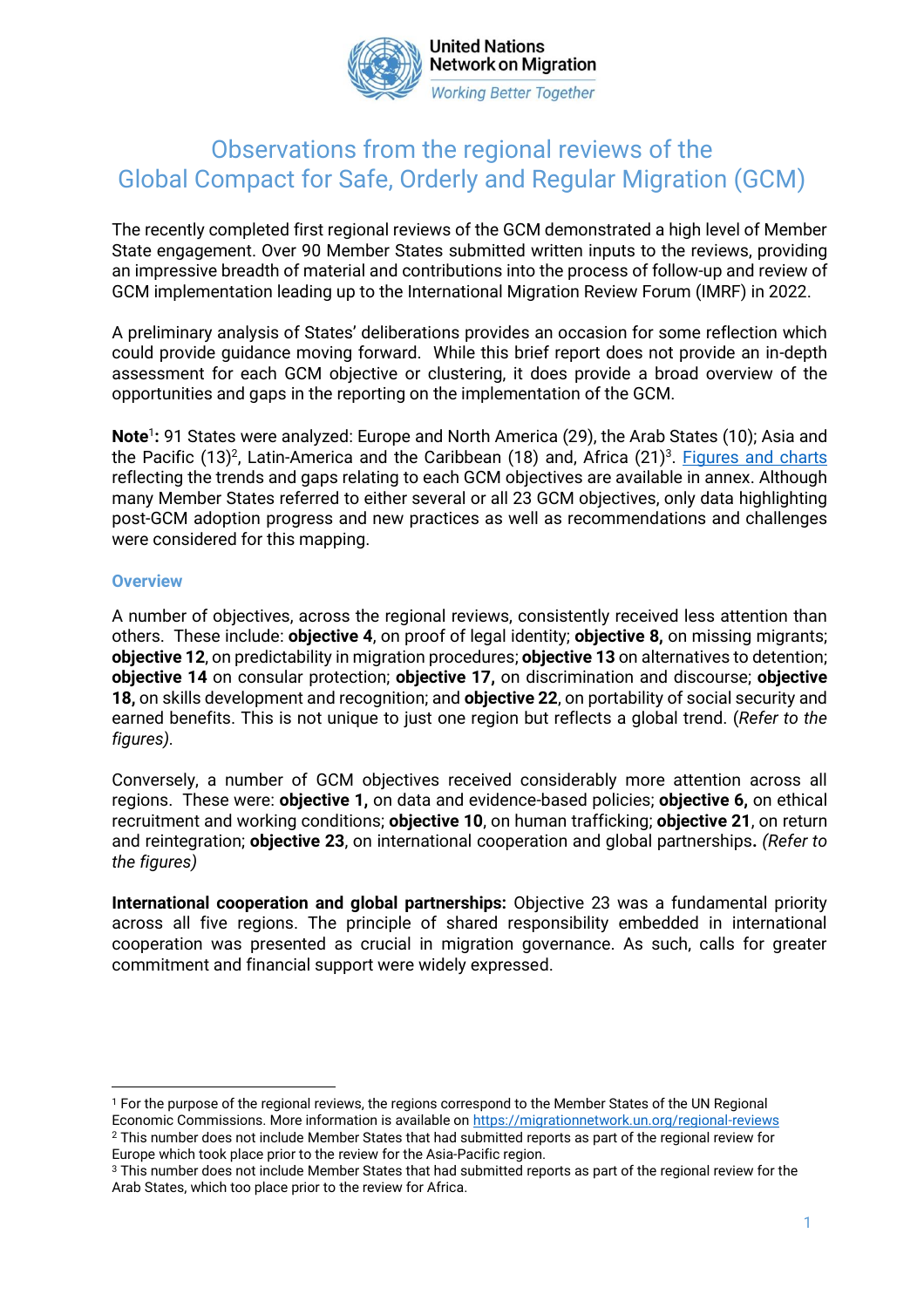

#### **Other observations**

**Target groups:** Of note is the relative under-discussion of youth in the context of the GCM.

**COVID-19:** COVID-19 and its impact on migrants and migration received considerable attention.

**Climate change:** A significant number of States reported on the growing challenges related to migration and climate change.

### **Annex 1. Charts and key figures**



#### *1.1. Global trends*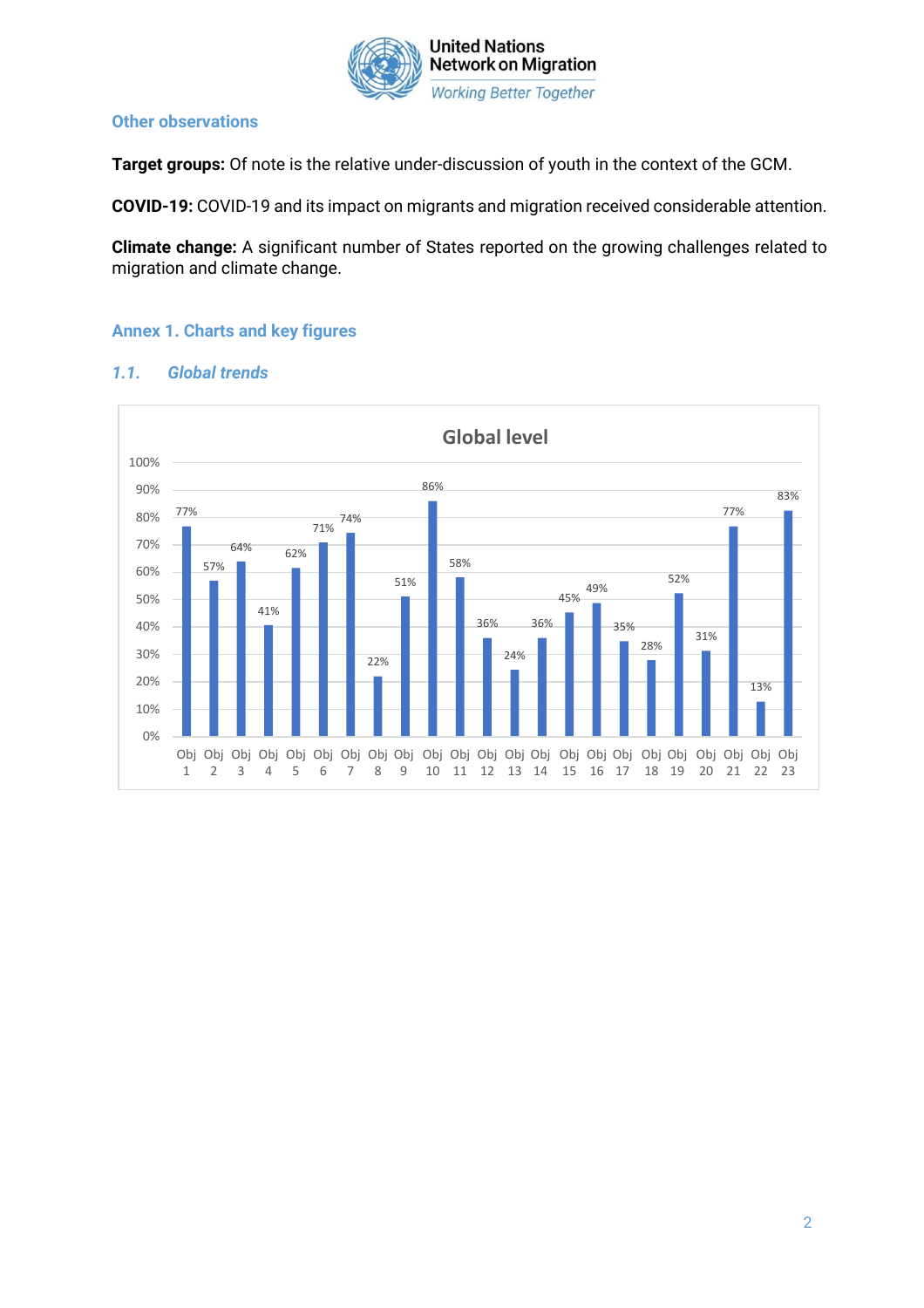



# *1.2 Cross-regional trends (objectives 1-11)*

# *1.3 Cross-regional trends (objectives 12-23)*

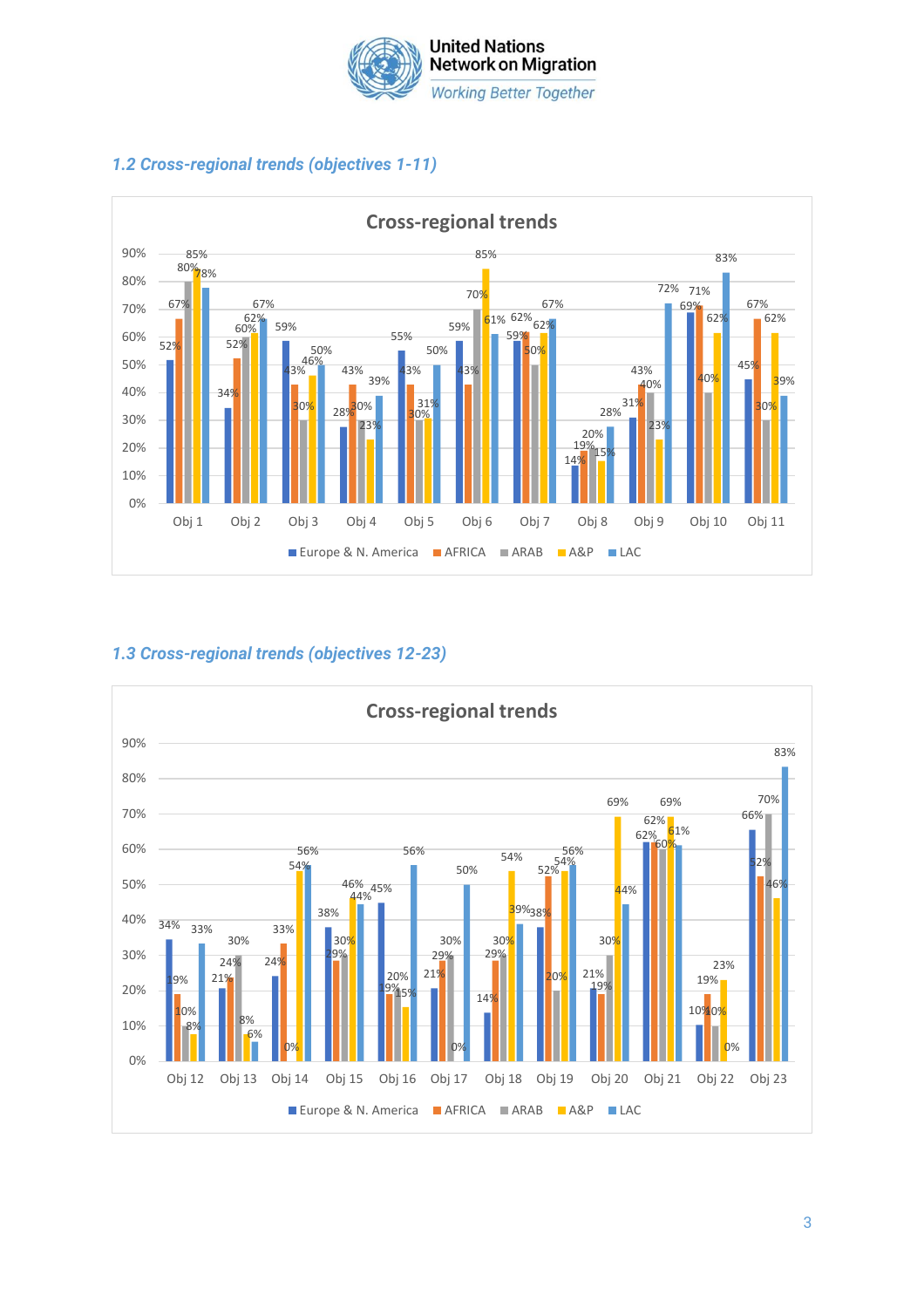

## *1.4 Regional level*





4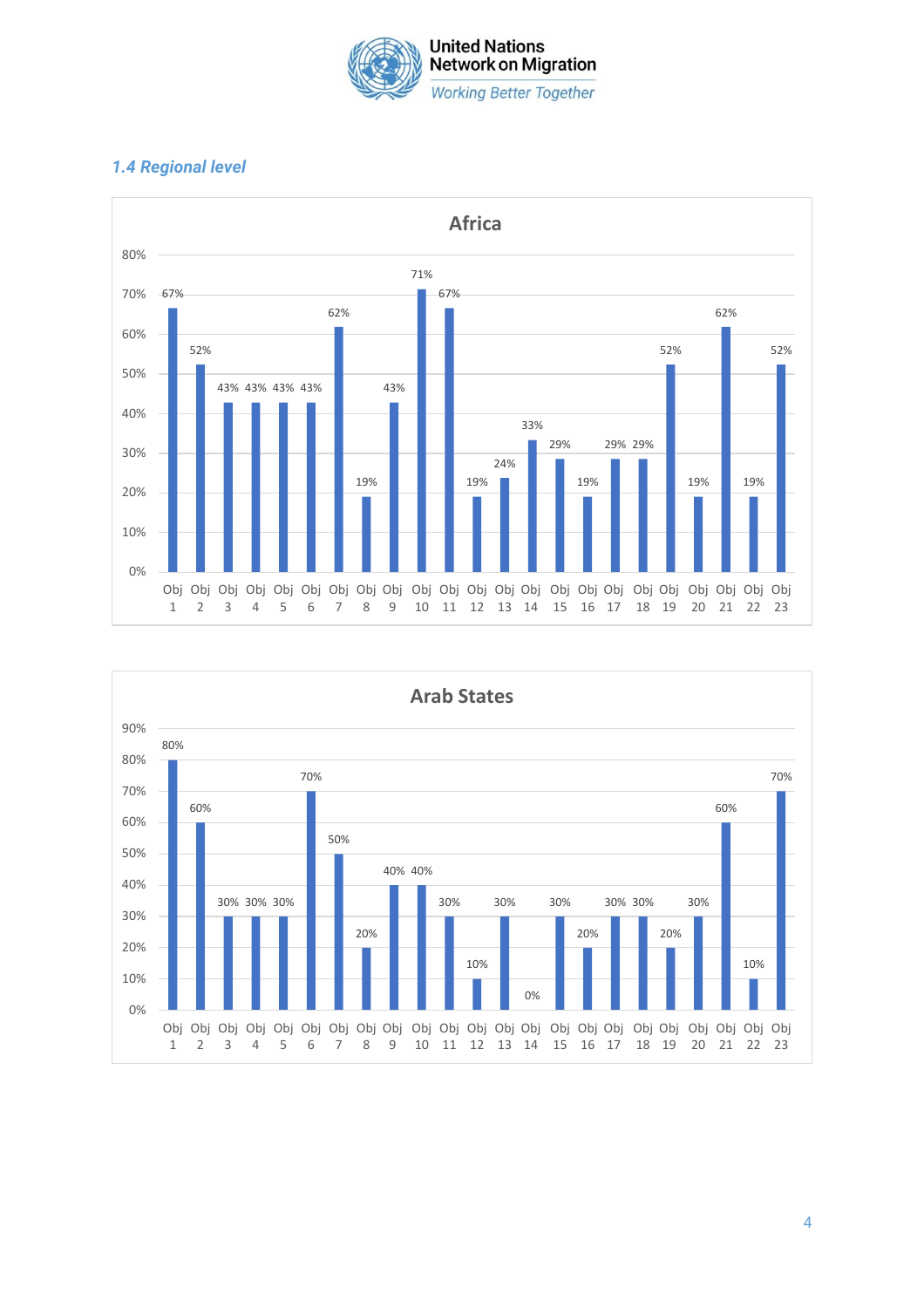